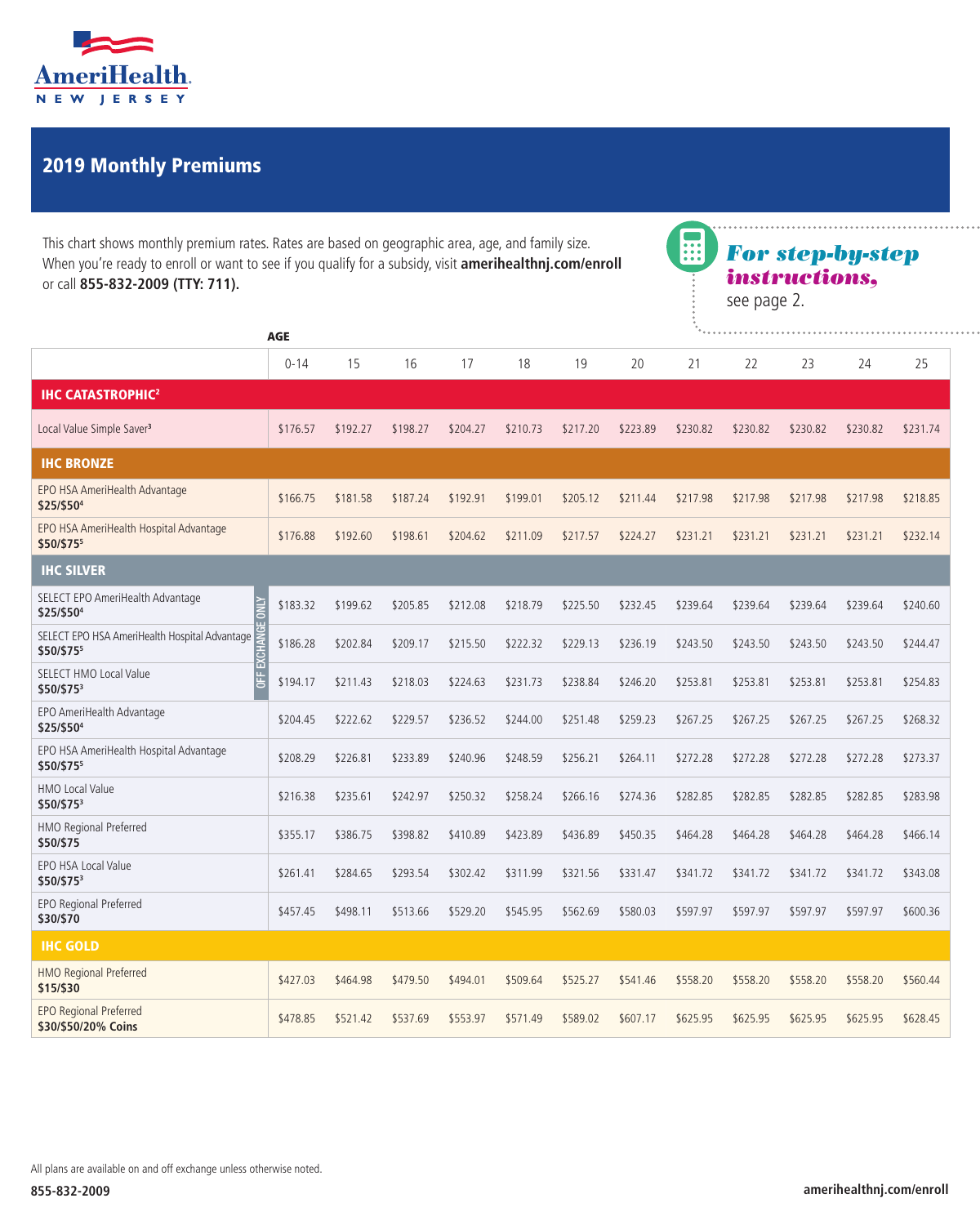2. Find the name of the plan you're interested in and scan the row to the right until you find the rate that matches the column with your age. If you want to see other plan rates you may be eligible for, look up or down within your age column to compare prices.



|                                                             | 26       | 27                | 28       | 29       | 30       | 31       | 32       | 33       | 34       | 35       | 36       | 37       | 38       | 39       | 40       |          |          |          |          |          |          |          |                                                        |          | 50                                          | 51                    |          |
|-------------------------------------------------------------|----------|-------------------|----------|----------|----------|----------|----------|----------|----------|----------|----------|----------|----------|----------|----------|----------|----------|----------|----------|----------|----------|----------|--------------------------------------------------------|----------|---------------------------------------------|-----------------------|----------|
| <b>IHC CATASTROPHIC<sup>2</sup></b>                         |          |                   |          |          |          |          |          |          |          |          |          |          |          |          |          |          |          |          |          |          |          |          |                                                        |          |                                             |                       |          |
| Local Value Simple Saver <sup>3</sup>                       | \$236.36 | \$241.90          | \$250.90 | \$258.28 | \$261.98 | \$267.52 | \$273.06 | \$276.52 | \$280.21 | \$282.06 | \$283.90 | \$285.75 | \$287.60 | \$291.29 | \$294.98 | \$300.52 | \$305.83 | \$313.22 | \$322.45 | \$333.30 | \$346.22 | \$360.77 | \$377.38                                               | \$393.77 | \$412.24                                    | \$430.47              | \$450.55 |
| <b>IHC BRONZE</b>                                           |          |                   |          |          |          |          |          |          |          |          |          |          |          |          |          |          |          |          |          |          |          |          |                                                        |          |                                             |                       |          |
| EPO HSA AmeriHealth Advantage<br>\$25/\$504                 | \$223.21 | \$228.44          | \$236.94 | \$243.92 | \$247.41 | \$252.64 | \$257.87 | \$261.14 | \$264.63 | \$266.37 | \$268.11 | \$269.86 | \$271.60 | \$275.09 | \$278.58 | \$283.81 | \$288.82 | \$295.80 | \$304.52 | \$314.76 | \$326.97 | \$340.70 | \$356.40                                               | \$371.87 | \$389.31                                    | \$406.53              | \$425.50 |
| EPO HSA AmeriHealth Hospital Advantage<br>\$50/\$755        | \$236.76 | \$242.31          | \$251.33 | \$258.72 | \$262.42 | \$267.97 | \$273.52 | \$276.99 | \$280.69 | \$282.54 | \$284.39 | \$286.24 | \$288.09 | \$291.79 | \$295.49 | \$301.04 | \$306.35 | \$313.75 | \$323.00 | \$333.87 | \$346.82 | \$361.38 | \$378.03                                               | \$394.44 | \$412.94                                    | \$431.21              | \$451.32 |
| <b>IHC SILVER</b>                                           |          |                   |          |          |          |          |          |          |          |          |          |          |          |          |          |          |          |          |          |          |          |          |                                                        |          |                                             |                       |          |
| SELECT EPO AmeriHealth Advantage<br>\$25/\$504              | \$245.39 | \$251.14          | \$260.49 | \$268.16 | \$271.99 | \$277.74 | \$283.49 | \$287.09 | \$290.92 | \$292.84 | \$294.76 | \$296.67 | \$298.59 | \$302.43 | \$306.26 | \$312.01 | \$317.52 | \$325.19 | \$334.78 | \$346.04 | \$359.46 | \$374.56 | \$391.81                                               | \$408.83 | \$428.00                                    | \$446.93              | \$467.78 |
| SELECT EPO HSA AmeriHealth Hospital Advantage<br>\$50/\$755 | \$249.34 | \$255.19          | \$264.68 | \$272.48 | \$276.37 | \$282.22 | \$288.06 | \$291.71 | \$295.61 | \$297.56 | \$299.50 | \$301.45 | \$303.40 | \$307.30 | \$311.19 | \$317.04 | \$322.64 | \$330.43 | \$340.17 | \$351.61 | \$365.25 | \$380.59 | \$398.12                                               | \$415.41 | \$434.89                                    | \$454.13              | \$475.31 |
| SELECT HMO Local Value<br>\$50/\$753                        | \$259.91 | \$266.00          | \$275.90 | \$284.02 | \$288.08 | \$294.17 | \$300.26 | \$304.07 | \$308.13 | \$310.16 | \$312.19 | \$314.22 | \$316.25 | \$320.31 | \$324.38 | \$330.47 | \$336.30 | \$344.43 | \$354.58 | \$366.51 | \$380.72 | \$396.71 | \$414.99                                               | \$433.01 | \$453.31                                    | \$473.36              | \$495.45 |
| EPO AmeriHealth Advantage<br>\$25/\$504                     | \$273.67 | \$280.08          | \$290.50 | \$299.05 | \$303.33 | \$309.74 | \$316.16 | \$320.17 | \$324.44 | \$326.58 | \$328.72 | \$330.86 | \$333.00 | \$337.27 | \$341.55 | \$347.96 | \$354.11 | \$362.66 | \$373.35 | \$385.91 | \$400.88 | \$417.71 | \$436.96                                               | \$455.93 | \$477.31                                    | \$498.42              | \$521.68 |
| EPO HSA AmeriHealth Hospital Advantage<br>\$50/\$755        | \$278.81 | \$285.35          | \$295.96 | \$304.68 | \$309.03 | \$315.57 | \$322.10 | \$326.19 | \$330.54 | \$332.72 | \$334.90 | \$337.08 | \$339.26 | \$343.61 | \$347.97 | \$354.50 | \$360.77 | \$369.48 | \$380.37 | \$393.17 | \$408.41 | \$425.57 | \$445.17                                               | \$464.50 | \$486.29                                    | \$507.80              | \$531.48 |
| HMO Local Value<br>\$50/\$753                               | \$289.64 | \$296.43          | \$307.46 | \$316.51 | \$321.03 | \$327.82 | \$334.61 | \$338.85 | \$343.38 | \$345.64 | \$347.90 | \$350.17 | \$352.43 | \$356.96 | \$361.48 | \$368.27 | \$374.77 | \$383.83 | \$395.14 | \$408.43 | \$424.27 | \$442.09 | \$462.46                                               | \$482.54 | \$505.17                                    | \$527.51              | \$552.12 |
| HMO Regional Preferred<br>\$50/\$75                         |          | \$475.42 \$486.57 | \$504.67 | \$519.53 | \$526.96 | \$538.10 | \$549.24 | \$556.21 | \$563.64 | \$567.35 | \$571.06 | \$574.78 | \$578.49 | \$585.92 | \$593.35 | \$604.49 | \$615.17 | \$630.03 | \$648.60 | \$670.42 | \$696.42 | \$725.67 | \$759.10                                               | \$792.06 | \$829.20                                    | \$865.88              | \$906.27 |
| EPO HSA Local Value<br>\$50/\$753                           |          | \$349.92 \$358.12 | \$371.45 | \$382.38 | \$387.85 | \$396.05 | \$404.25 | \$409.38 | \$414.85 | \$417.58 | \$420.31 | \$423.05 | \$425.78 | \$431.25 | \$436.72 | \$444.92 | \$452.78 | \$463.71 | \$477.38 | \$493.44 | \$512.58 | \$534.10 | \$558.71                                               | \$582.97 | \$610.31                                    | \$637.30              | \$667.03 |
| EPO Regional Preferred<br>\$30/\$70                         | \$612.32 | \$626.67          | \$649.99 | \$669.13 | \$678.70 | \$693.05 | \$707.40 | \$716.37 | \$725.93 | \$730.72 | \$735.50 | \$740.29 | \$745.07 | \$754.64 | \$764.20 | \$778.56 | \$792.31 | \$811.44 | \$835.36 | \$863.47 | \$896.95 | \$934.63 | \$977.68                                               |          | \$1,020.14 \$1,067.97 \$1,115.21 \$1,167.24 |                       |          |
| <b>IHC GOLD</b>                                             |          |                   |          |          |          |          |          |          |          |          |          |          |          |          |          |          |          |          |          |          |          |          |                                                        |          |                                             |                       |          |
| HMO Regional Preferred<br>\$15/\$30                         | \$571.60 | \$585.00          | \$606.77 | \$624.63 | \$633.56 | \$646.96 | \$660.36 | \$668.73 | \$677.66 | \$682.13 | \$686.59 | \$691.06 | \$695.52 | \$704.45 | \$713.39 | \$726.78 | \$739.62 | \$757.48 | \$779.81 | \$806.05 | \$837.31 | \$872.47 | \$912.66                                               | \$952.30 | \$996.95                                    | \$1,041.05 \$1,089.62 |          |
| <b>EPO Regional Preferred</b><br>\$30/\$50/20% Coins        | \$640.97 | \$656.00          | \$680.41 | \$700.44 | \$710.45 | \$725.48 | \$740.50 | \$749.89 | \$759.90 | \$764.91 | \$769.92 | \$774.93 | \$779.93 | \$789.95 | \$799.96 | \$814.99 | \$829.38 | \$849.41 | \$874.45 | \$903.87 | \$938.93 | \$978.36 | \$1,023.43 \$1,067.87 \$1,117.95 \$1,167.40 \$1,221.86 |          |                                             |                       |          |

AGE

All plans are available on and off exchange unless otherwise noted.

## **To find your monthly rate as an individual:**

1. Look at the first column to narrow down your plan type – Bronze, Silver, Gold, or Catastrophic.

## **To find your monthly rate as a family:**

- 1. Follow steps 1 and 2 above for each person in your family.
- 2. Add the rates together. If you are purchasing a policy including more than three children under 21, only the rates for the first three children are included in your total.

| Sample calculation based on:<br>Bronze EPO AmeriHealth Advantage \$25 / \$50 |     |                   |  |  |  |  |  |  |  |  |  |
|------------------------------------------------------------------------------|-----|-------------------|--|--|--|--|--|--|--|--|--|
|                                                                              | Age | Rate <sup>1</sup> |  |  |  |  |  |  |  |  |  |
| You                                                                          | 56  | \$508.55          |  |  |  |  |  |  |  |  |  |
| $+$ Spouse                                                                   | 54  | \$465.39          |  |  |  |  |  |  |  |  |  |
| +Dependent 1                                                                 | 20  | \$211.44          |  |  |  |  |  |  |  |  |  |
| +Dependent 2                                                                 | 18  | \$199.01          |  |  |  |  |  |  |  |  |  |
| +Dependent 3                                                                 | 14  | \$166.75          |  |  |  |  |  |  |  |  |  |
| +Dependent 4                                                                 | 12  | Free \$166.75     |  |  |  |  |  |  |  |  |  |
| <b>Total Family Rate</b>                                                     |     | \$1,551.14        |  |  |  |  |  |  |  |  |  |
| The above example is for illustrative purposes only.                         |     |                   |  |  |  |  |  |  |  |  |  |